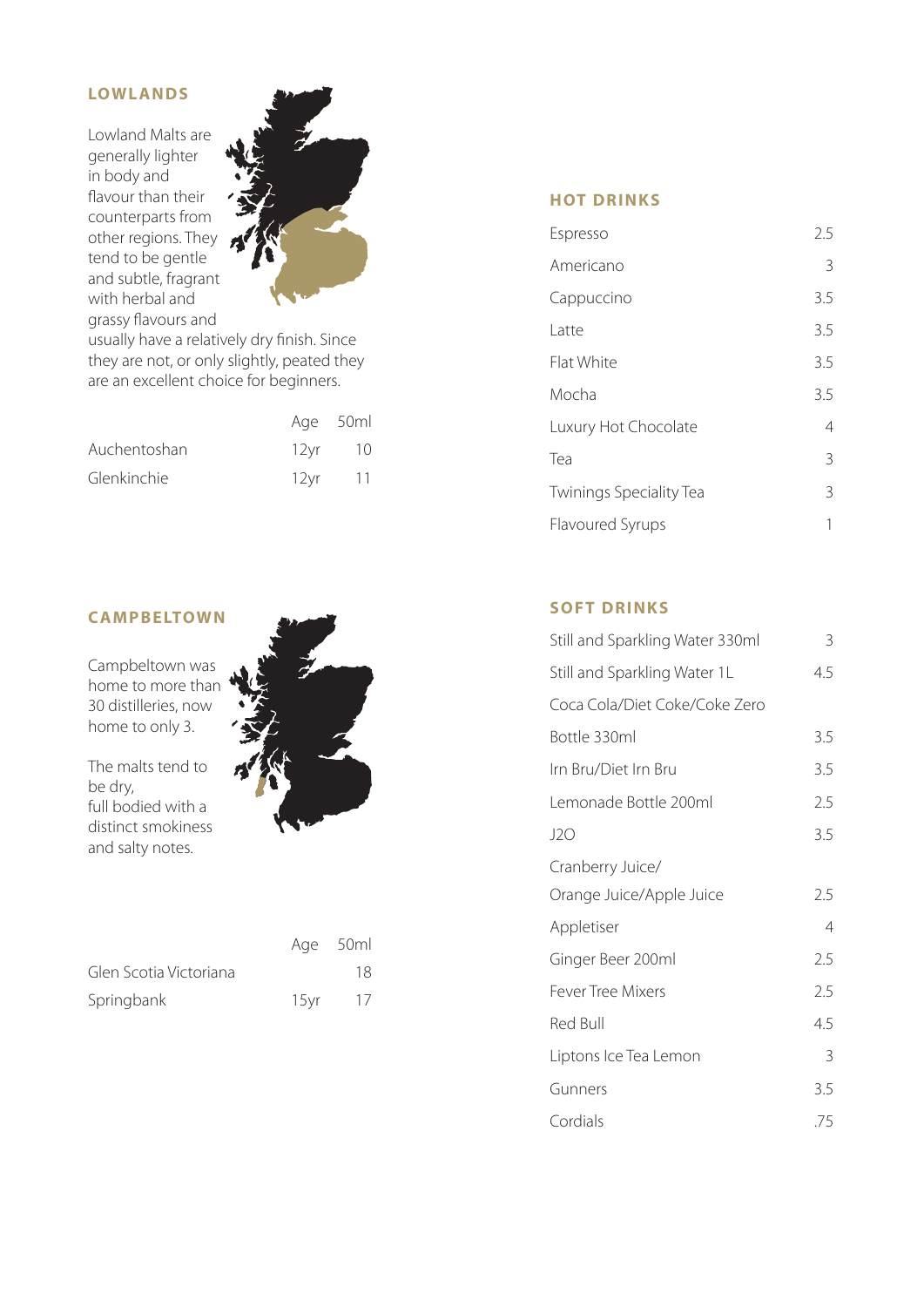# **SPIRITS INC MALTS**

(50ML MEASURE)

#### **Vodka**

| Smirnoff          | 6.5 |
|-------------------|-----|
| Ciroc             |     |
| Ciroc Vanilla     | 9   |
| Absolut           | 7   |
| Absolut Pear      | 7.5 |
| Grey Goose        | 9   |
| Grey Goose Citron | 9   |
| Ketel One         | 8   |
| Titos             | 8   |

## **Gin**

| Bombay Sapphire                | 6.5 |
|--------------------------------|-----|
| Tanqueray 10                   | 9   |
| Tanqueray Sevilla              | 8   |
| Hendricks                      | 8   |
| Eden Mill Love Gin             | 7   |
| The Botanist                   | 9   |
| Rock Rose                      | 8   |
| <b>Whitley Neill</b>           | 7   |
| Whitley Neill Parma Violet Gin | 7   |
| Aviation                       | 9   |
| Pickerings                     | 6.5 |
| Caorunn                        | 8   |
| NB Gin                         | 7.5 |
| Ophir                          | 7.5 |
| Ben Lomond                     | 8   |
| Edinburgh Raspberry            | 6   |
| Edinburgh Rhubarb and Ginger   | 6   |
| Monkey 47                      | 10  |

#### **Rum**

| Bacardi              | 6   |
|----------------------|-----|
| Morgan's             | б   |
| Kraken               | 6.5 |
| Havana Club Especial | б   |
| Havana 7             |     |

# **Brandy**

| Courvoisier VSOP | 10 |
|------------------|----|
| Hennessey VS     |    |

# **ISLAY**

Heavily peated, very pungent with notes of salt and seaweed on the palate, they sometimes seem to be more of a medicine than a whisky.



|                        | Age  | 50ml |
|------------------------|------|------|
| Ardbeg                 | 10yr | 12   |
| Lagavulin              | 16yr | 16   |
| Laphroaig              | 10yr | 11   |
| Bowmore                | 18yr | 20   |
| Bruichladdich Octomore | 10yr | 35   |
| <b>Limited Edition</b> |      |      |

# **ISLANDS**

| The island region                       |
|-----------------------------------------|
| includes all Scottish                   |
| islands except Islay.                   |
| Island malts are                        |
| hard to define since                    |
| they all have their                     |
| own individual                          |
| style. Most of them                     |
| are peated but less                     |
| so than the malts                       |
| from Islay and                          |
| they are generally                      |
| complex and powerful drinks, with spicy |
| and seaweed notes.                      |

|                      |      | Age 50ml |
|----------------------|------|----------|
| <b>Highland Park</b> | 12yr | 10       |
| Highland Park        | 18vr | 25       |
| Talisker             | 10yr | 12.      |

Isle of Jura 18yr 17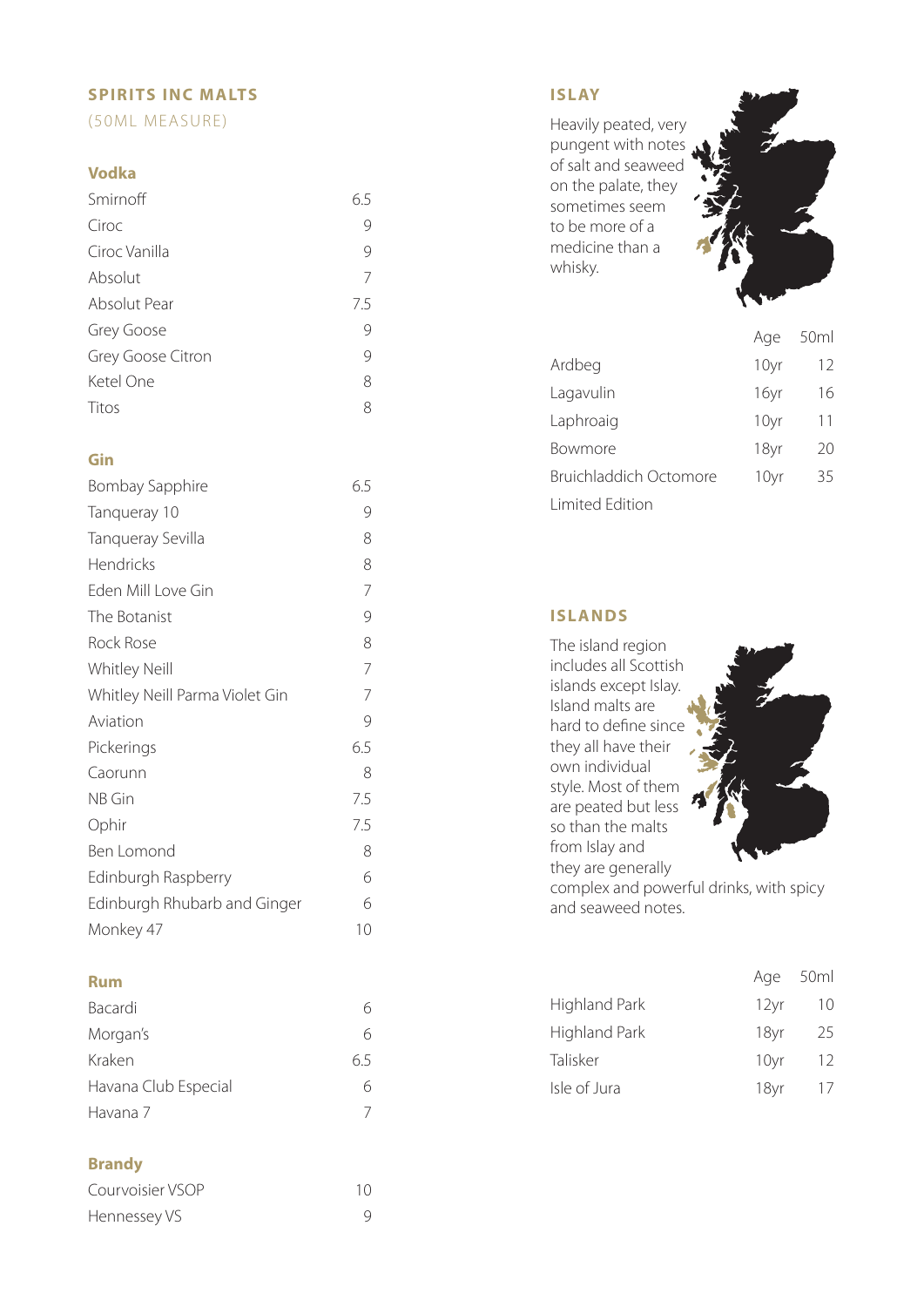## **WHISKY**

## **HIGHLANDS**

While malts from the northern Highlands / are more salty with notes of seaweed, the whiskies from the east are dryer with more body and

a little smokiness and their counterparts from Perthshire are cleaner, lighter and sweeter.

|                        | Age  | 50ml |
|------------------------|------|------|
| Glenmorangie Signet    |      | 35   |
| Glenmorangie           | 10yr | 10   |
| Dalmore                | 18yr | 28   |
| Glengoyne              | 12yr | 9    |
| Loch Lomond            | 12yr | 10   |
| Loch Lomond Inchmoan   | 12yr | 10   |
| Loch Lomond Inchmurrin | 12yr | 10   |
| Loch Lomond            | 18yr | 20   |

## **SPEYSIDE**

Speyside is a small part of the Highland region, located around the river Spey in the northeast of Scotland.

Speyside Malts are very rich and complex whiskies with notes of fruits, honey, toffee and chocolate.

|                          |                  | Age 50ml |
|--------------------------|------------------|----------|
| Glenfarclas              | 21 <sub>yr</sub> | 26       |
| Glenfiddich              | 12yr             | 12       |
| Glenfiddich Gran Reserva | 21 <sub>yr</sub> | 35       |
| Balvenie                 | 12yr             | 12       |
| Macallan                 | 15yr             | 24       |



| Jack Daniel's        | 65 |
|----------------------|----|
| Famous Grouse        | h  |
| Jameson              | 6  |
| Johnnie Walker Black | 8  |
| Southern Comfort     | 6  |
| Maker's Mark         | 75 |
| Monkey Shoulder      | 75 |

#### **Liqueurs**

| Archers                | 6   |
|------------------------|-----|
| Amaretto               | 6.5 |
| <b>Baileys</b>         | 5   |
| Cointreau              | 6.5 |
| Drambuie               | 6.5 |
| Glayva                 | 6.5 |
| Malibu                 | 6   |
| Campari                | 6   |
| Aperol                 | 5   |
| Jagermeister 25ml      | 3   |
| Pimms                  | 6   |
| Tia Maria              | 6.5 |
| Kahlua                 | 6   |
| Don Julio Anejo        | 10  |
| Martini Bianco         | 6   |
| Martini Rosso          | 6   |
| Mentzendorff Kummel    | 6   |
| St Germain Elderflower | 7   |

### **PORT**

| Kopke 10yr 50ml |    |
|-----------------|----|
| Kopke 40yr 50ml | 20 |

25ml measures available on request